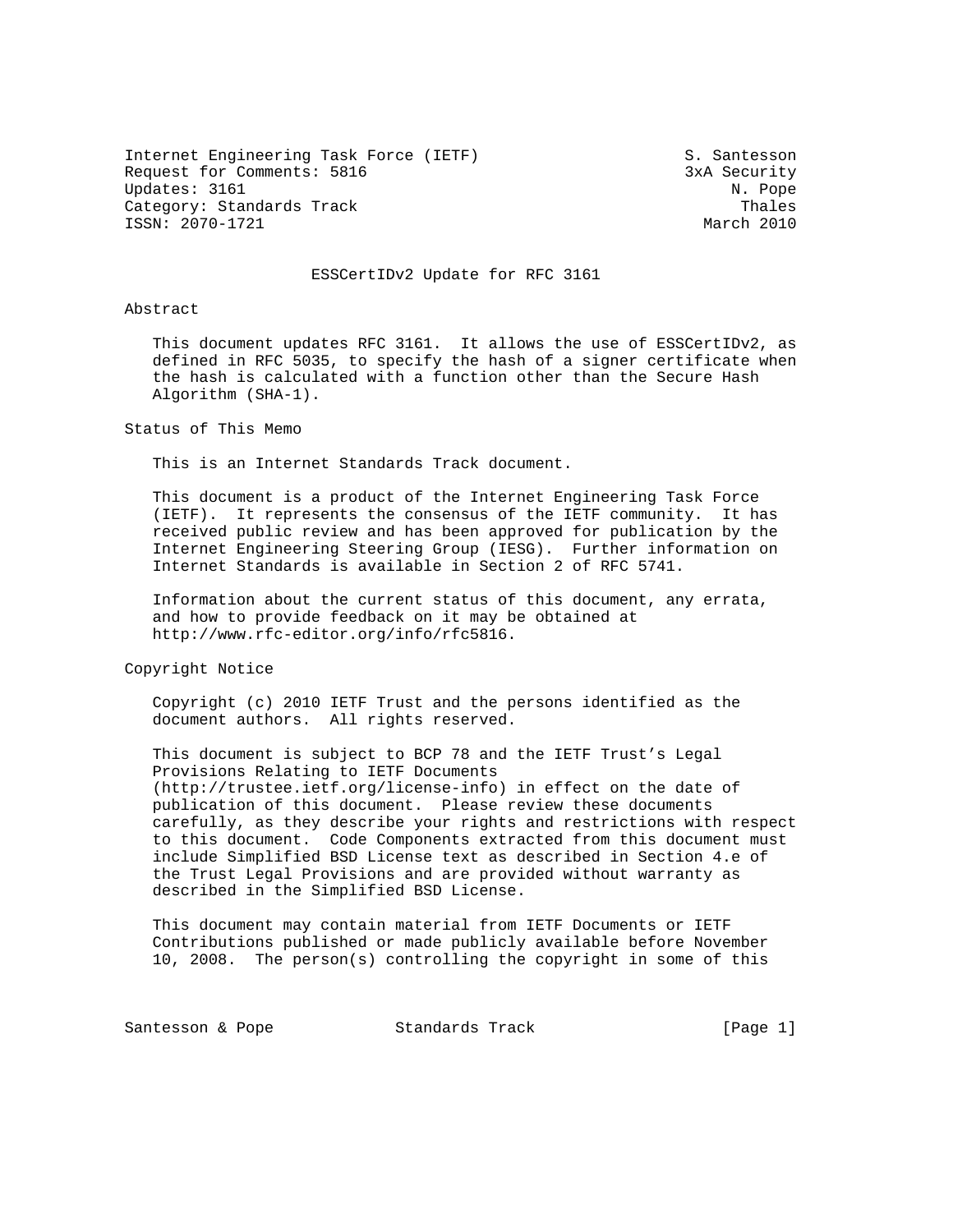material may not have granted the IETF Trust the right to allow modifications of such material outside the IETF Standards Process. Without obtaining an adequate license from the person(s) controlling the copyright in such materials, this document may not be modified outside the IETF Standards Process, and derivative works of it may not be created outside the IETF Standards Process, except to format it for publication as an RFC or to translate it into languages other than English.

# Table of Contents

| 2.1. Changes to Section 2.4.1, Request Format 3  |
|--------------------------------------------------|
| 2.2. Changes to Section 2.4.2, Response Format 3 |
| 2.2.1. Signature of Time-Stamp Token 3           |
| 2.2.2. Verifying the Time-Stamp Token 4          |
|                                                  |
|                                                  |
|                                                  |
|                                                  |

## 1. Introduction

 The time-stamping protocol defined in RFC 3161 [RFC3161] requires that the Cryptographic Message Syntax (CMS) SignedData [RFC5652], used to apply a digital signature on the time-stamp token, include a signed attribute that identifies the signer's certificate.

 This identifier only allows SHA-1 [SHA1] to be used as the hash algorithm to generate the identifier value.

 The mechanism used in [RFC3161] employed ESSCertID from RFC 2634 [ESS]. RFC 5035 [ESSV2] updated ESSCertID with ESSCertIDv2 to allow the use of any hash algorithm.

 The changes to RFC 3161 [RFC3161] defined in this document allow ESSCertIDv2 to be used to include an identifier of the signing certificate as defined in RFC 5035 [ESSV2].

# 1.1. Terminology

 The key words "MUST", "MUST NOT", "REQUIRED", "SHALL", "SHALL NOT", "SHOULD", "SHOULD NOT", "RECOMMENDED", "MAY", and "OPTIONAL" in this document are to be interpreted as described in RFC 2119 [RFC2119].

Santesson & Pope Standards Track [Page 2]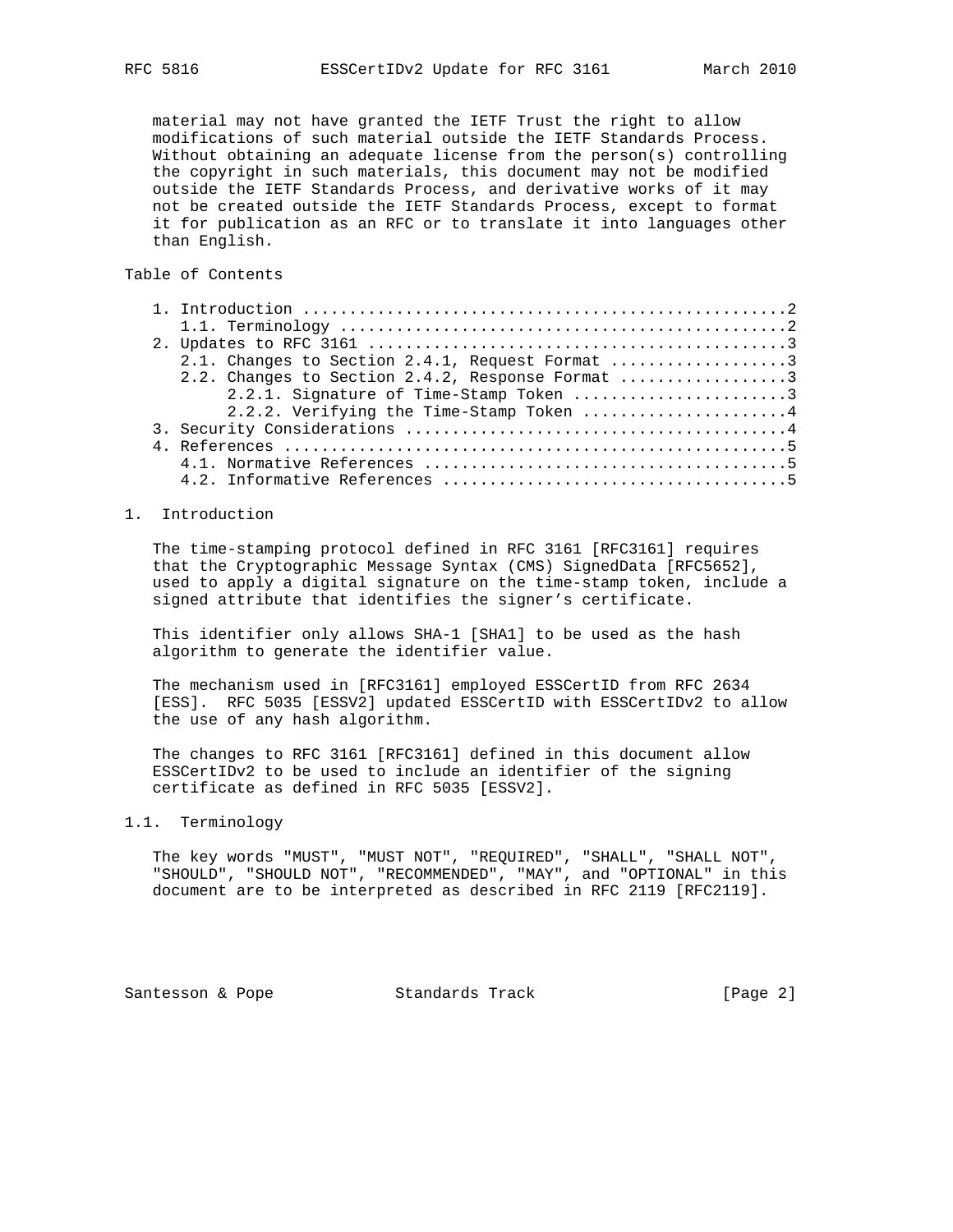- 2. Updates to RFC 3161
- 2.1. Changes to Section 2.4.1, Request Format

Last paragraph on Page 5.

Old:

 If the certReq field is present and set to true, the TSA's public key certificate that is referenced by the ESSCertID identifier inside a SigningCertificate attribute in the response MUST be provided by the TSA in the certificates field from the SignedData structure in that response. That field may also contain other certificates.

New:

 If the certReq field is present and set to true, the TSA's public key certificate that is referenced by the ESSCertID [ESS] field inside a SigningCertificate attribute or by the ESSCertIDv2 [ESSV2] field inside a SigningCertificateV2 attribute in the response MUST be provided by the TSA in the certificates field from the SignedData structure in that response. That field may also contain other certificates.

- 2.2. Changes to Section 2.4.2, Response Format
- 2.2.1. Signature of Time-Stamp Token

Fifth paragraph on Page 8, just before the definition of TSTInfo.

Old:

 The time-stamp token MUST NOT contain any signatures other than the signature of the TSA. The certificate identifier (ESSCertID) of the TSA certificate MUST be included as a signerInfo attribute inside a SigningCertificate attribute.

New:

 The time-stamp token MUST NOT contain any signatures other than the signature of the TSA. The certificate identifier (either ESSCertID [ESS] or ESSCertIDv2 [ESSV2]) of the TSA certificate MUST be included as a signerInfo attribute inside a SigningCertificate attribute.

Santesson & Pope Standards Track [Page 3]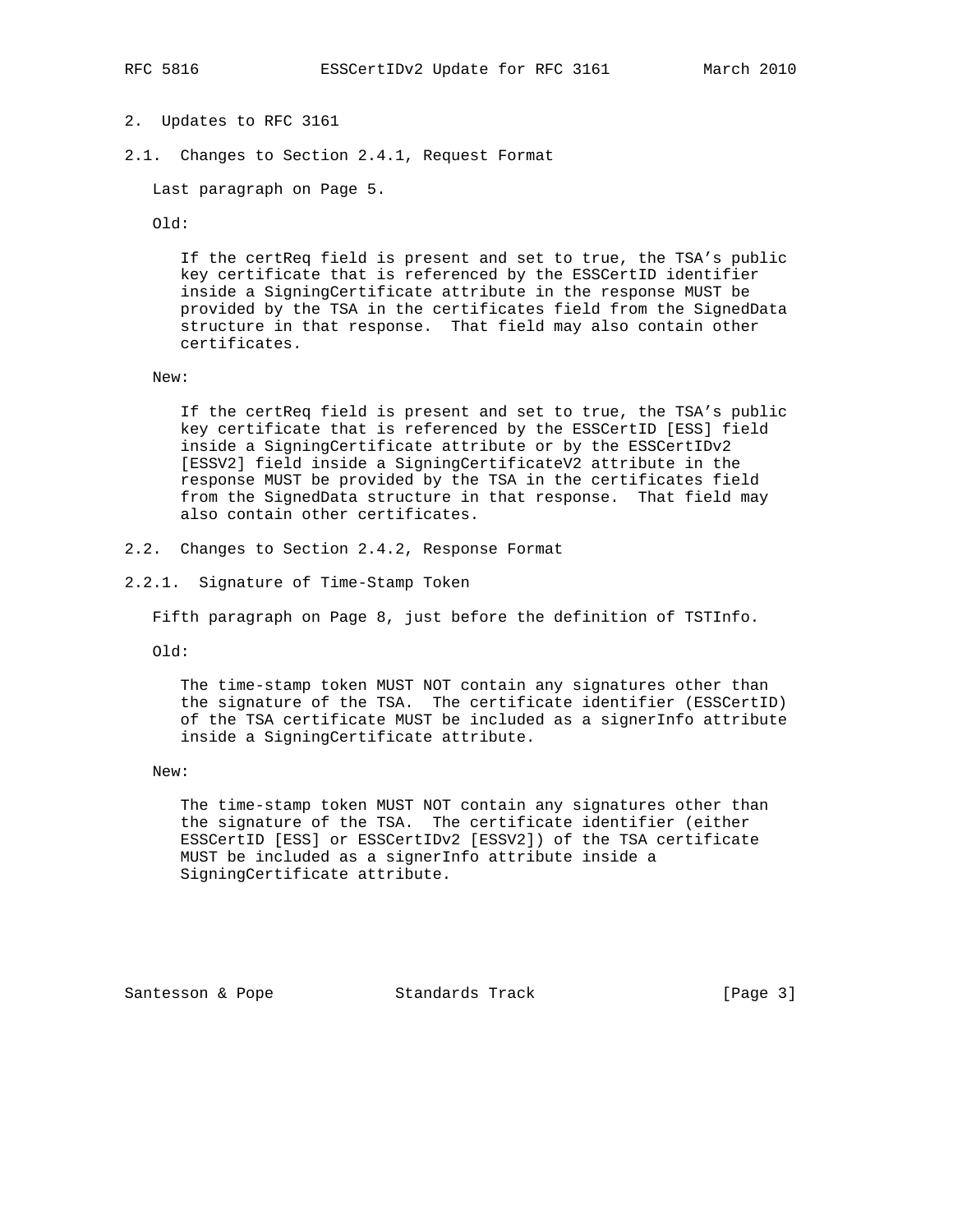- Note: As mentioned in RFC 5035 [ESSV2], the SigningCertificateV2 attribute MUST be used if any algorithm other than SHA-1 is used and SHOULD NOT be used for SHA-1.
- Note: For backwards compatibility, in line with RFC 5035, both ESSCertID and ESSCertIDv2 MAY be present. Systems MAY ignore ESSCertIDv2 if RFC 5035 has not been implemented.
- 2.2.2. Verifying the Time-Stamp Token

Third paragraph on Page 11.

## Old:

 The purpose of the tsa field is to give a hint in identifying the name of the TSA. If present, it MUST correspond to one of the subject names included in the certificate that is to be used to verify the token. However, the actual identification of the entity that signed the response will always occur through the use of the certificate identifier (ESSCertID Attribute) inside a SigningCertificate attribute which is part of the signerInfo (See Section 5 of [ESS]).

## New:

 The purpose of the tsa field is to give a hint in identifying the name of the TSA. If present, it MUST correspond to one of the subject names included in the certificate that is to be used to verify the token. However, the actual identification of the entity that signed the response will always occur through the use of the certificate identifier (ESSCertID inside a SigningCertificate attribute or ESSCertIDv2 inside a SigningCertificateV2 attribute) that is part of the signerInfo (see Section 5 of [ESS] and Section 3 of [ESSV2]).

3. Security Considerations

 This document incorporates the security considerations of RFC 5035 [ESSV2] with further explanations in this section.

 ESSCertID provides a means based on the SHA-1 hash algorithm for identifying the certificate used to verify the signature on a time stamp. The use of ESSCertIDv2 aims to enable implementers to comply with policies that require phasing out all uses of the SHA-1 algorithm.

Santesson & Pope Standards Track [Page 4]